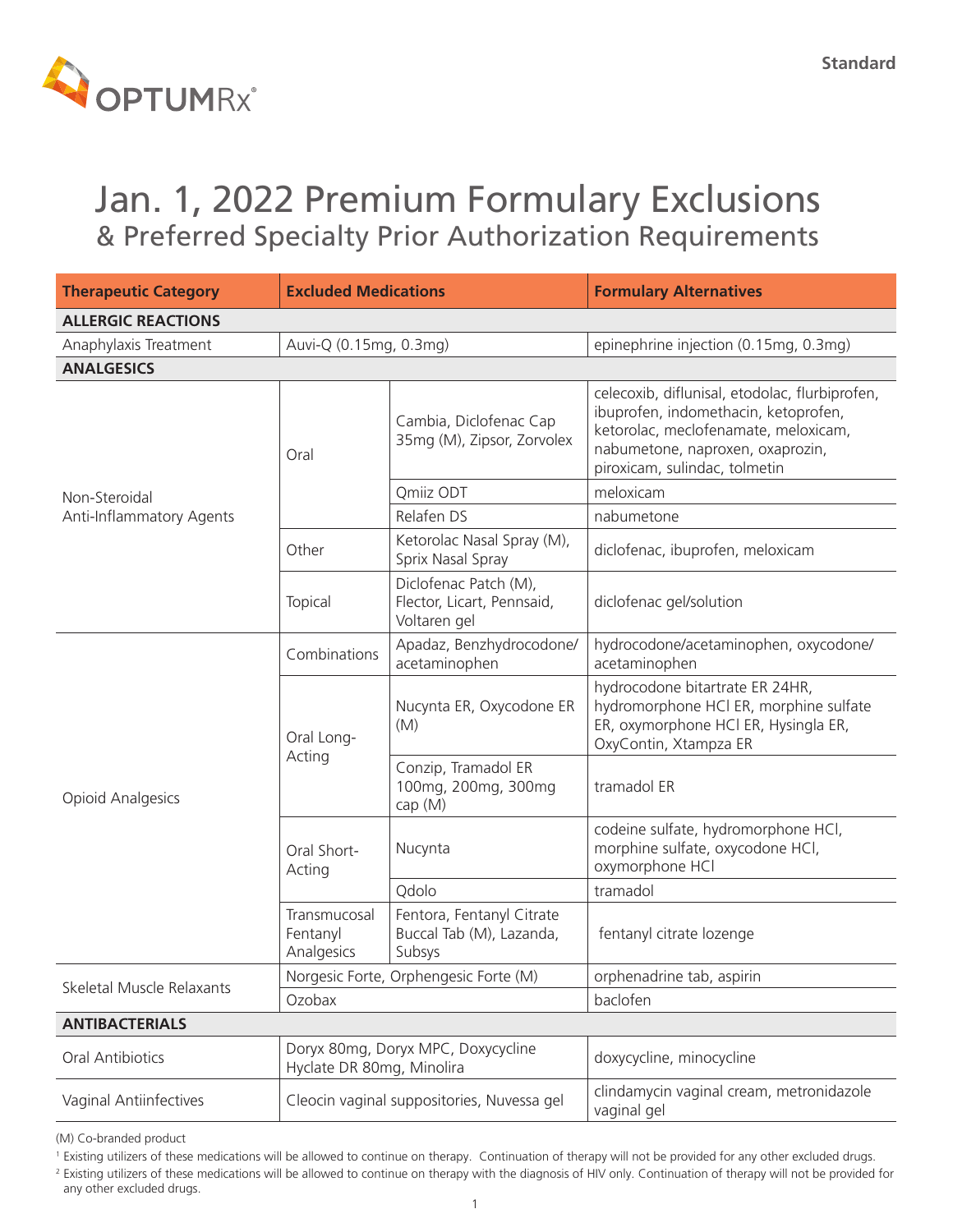| <b>Therapeutic Category</b>                           | <b>Excluded Medications</b>                                                                        | <b>Formulary Alternatives</b>                                                                                               |  |
|-------------------------------------------------------|----------------------------------------------------------------------------------------------------|-----------------------------------------------------------------------------------------------------------------------------|--|
| <b>ANTICONVULSANTS</b>                                |                                                                                                    |                                                                                                                             |  |
|                                                       | Lamictal ODT Kit                                                                                   | lamotrigine ODT                                                                                                             |  |
| Seizure Disorders                                     | Oxtellar XR <sup>1</sup>                                                                           | oxcarbazepine IR                                                                                                            |  |
| <b>ANTIDEPRESSANTS</b>                                |                                                                                                    |                                                                                                                             |  |
| Antidepressants                                       | Bupropion XL (M) <sup>1</sup> , Forfivo XL <sup>1</sup>                                            | bupropion XL                                                                                                                |  |
| <b>ANTIFUNGALS, ORAL</b>                              |                                                                                                    |                                                                                                                             |  |
| Oral Antifungals                                      | Tolsura                                                                                            | itraconazole cap                                                                                                            |  |
| <b>ANTIHEMOPHILIACS</b>                               |                                                                                                    |                                                                                                                             |  |
| Hemophilia A                                          | Esperoct <sup>1</sup>                                                                              | Adynovate, Afstyla, Eloctate, Jivi                                                                                          |  |
| <b>ANTIMIGRAINES</b>                                  |                                                                                                    |                                                                                                                             |  |
| <b>CGRP Antagonists</b>                               | Ajovy                                                                                              | amitriptyline, atenolol, divalproex sodium,<br>nadolol, propranolol, timolol, topiramate,<br>venlafaxine, Aimovig, Emgality |  |
|                                                       | Reyvow                                                                                             | Nurtec ODT, Ubrelvy                                                                                                         |  |
| Serotonin Receptor Agonists                           | Onzetra Xsail, Tosymra, Zembrace Symtouch                                                          | rizatriptan ODT, sumatriptan injection,<br>sumatriptan nasal spray, zolmitriptan ODT                                        |  |
| <b>ANTIPARKINSON AGENTS</b>                           |                                                                                                    |                                                                                                                             |  |
| Parkinson's Disease                                   | Gocovri, Osmolex ER                                                                                | amantadine                                                                                                                  |  |
| <b>ANTIPSYCHOTICS</b>                                 |                                                                                                    |                                                                                                                             |  |
| Atypical/Second Generation<br>Antipsychotics          | Secuado <sup>1</sup>                                                                               | aripiprazole, asenipine, olanzapine,<br>quetiapine, quetiapine ER, paliperidone ER,<br>risperidone, ziprasidone             |  |
| <b>ANTIVIRALS</b>                                     |                                                                                                    |                                                                                                                             |  |
| Hepatitis-C drugs                                     | Ledipasvir-Sofosbuvir (M),<br>Sofosbuvir-Velpatasvir (M)                                           | Epclusa, Harvoni, Mavyret, Vosevi                                                                                           |  |
| <b>HIV Drugs</b>                                      | Cabenuva <sup>1</sup> , Descovy <sup>2</sup> , Temixys <sup>1</sup> , Vocabria <sup>1</sup>        | Please talk to your doctor about clinically<br>appropriate options.                                                         |  |
| <b>AUTONOMIC &amp; CENTRAL NERVOUS SYSTEM</b>         |                                                                                                    |                                                                                                                             |  |
| <b>Attention Deficit Disorder</b>                     | Adhansia XR                                                                                        | dexmethylphenidate ER,<br>methylphenidate ER, Vyvanse                                                                       |  |
|                                                       | amphetamine/dextroamphetamine ER cap                                                               | Adderall XR                                                                                                                 |  |
| Interferon Beta Medications for<br>Multiple Sclerosis | Extavia <sup>1</sup> , Plegridy <sup>1</sup> , Rebif <sup>1</sup> ,<br>Rebif Rebidose <sup>1</sup> | Avonex, Betaseron                                                                                                           |  |
| <b>CARDIOVASCULAR</b>                                 |                                                                                                    |                                                                                                                             |  |
| Cholesterol-Lowering Agents                           | Livalo, Zypitamag                                                                                  | atorvastatin, lovastatin, pravastatin,<br>rosuvastatin, simvastatin                                                         |  |
|                                                       | Praluent                                                                                           | Repatha                                                                                                                     |  |
|                                                       | Conjupri, Katerzia                                                                                 | amlodipine                                                                                                                  |  |
| Hypertension                                          | Inderal XL, Innopran XL                                                                            | propranolol ER                                                                                                              |  |
|                                                       | Kapspargo                                                                                          | metoprolol ER                                                                                                               |  |
| Hypertension with<br>Osteoarthritis                   | Consensi<br>amlodipine, celecoxib                                                                  |                                                                                                                             |  |
| <b>CHEMOTHERAPY AGENTS</b>                            |                                                                                                    |                                                                                                                             |  |
| Alkylating Agents                                     | Bendeka<br>Belrapzo, Bendamustine, Treanda                                                         |                                                                                                                             |  |

<sup>&</sup>lt;sup>1</sup> Existing utilizers of these medications will be allowed to continue on therapy. Continuation of therapy will not be provided for any other excluded drugs.

<sup>&</sup>lt;sup>2</sup> Existing utilizers of these medications will be allowed to continue on therapy with the diagnosis of HIV only. Continuation of therapy will not be provided for any other excluded drugs.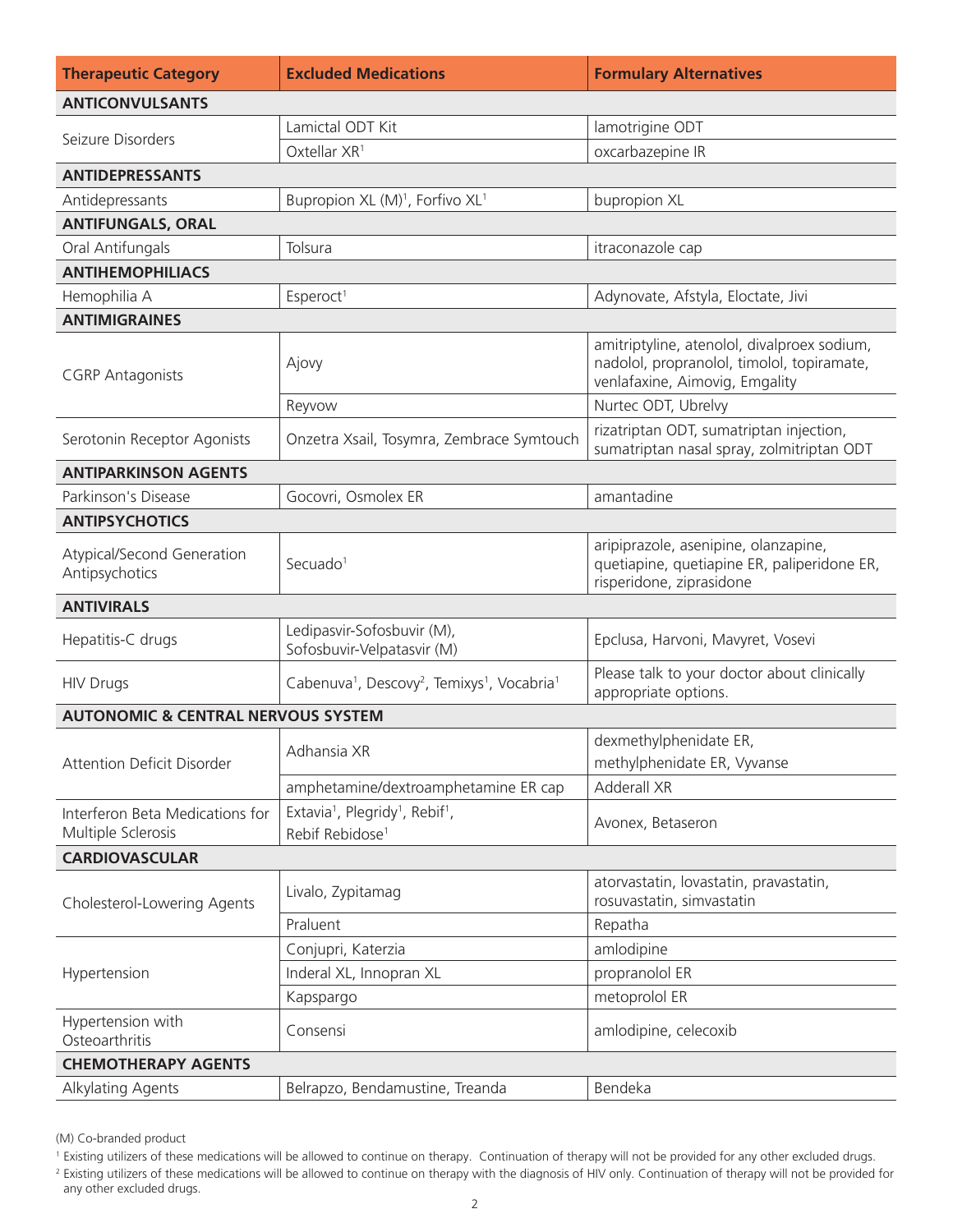| <b>Therapeutic Category</b>    | <b>Excluded Medications</b>                                                                | <b>Formulary Alternatives</b>                                                                                                                                                                                           |
|--------------------------------|--------------------------------------------------------------------------------------------|-------------------------------------------------------------------------------------------------------------------------------------------------------------------------------------------------------------------------|
| <b>CHEMOTHERAPY AGENTS</b>     |                                                                                            |                                                                                                                                                                                                                         |
|                                | Erleada <sup>1</sup>                                                                       | Nubeqa, Xtandi                                                                                                                                                                                                          |
| Antiandrogens                  | Yonsa <sup>1</sup>                                                                         | Xtandi                                                                                                                                                                                                                  |
| <b>Combination Agents</b>      | Please talk to your doctor about clinically<br>Inqovi <sup>1</sup><br>appropriate options. |                                                                                                                                                                                                                         |
| Cytolytic Antibodies           | Riabni <sup>1</sup> , Truxima                                                              | Ruxience                                                                                                                                                                                                                |
| HER-2 Inhibitors               | Herzuma, Ogivri, Ontruzant                                                                 | Kanjinti, Phesgo, Trazimera                                                                                                                                                                                             |
| Kinase Inhibitors              | Gavreto <sup>1</sup>                                                                       | Retevmo                                                                                                                                                                                                                 |
|                                | Tepmetko <sup>1</sup>                                                                      | Tabrecta                                                                                                                                                                                                                |
| Methyltransferase Inhibitors   | Tazverik <sup>1</sup>                                                                      | Please talk to your doctor about clinically                                                                                                                                                                             |
| Miscellaneous                  | Darzalex Faspro                                                                            | appropriate options.                                                                                                                                                                                                    |
| <b>CORTICOSTEROIDS</b>         |                                                                                            |                                                                                                                                                                                                                         |
|                                | Alkindi Sprinkle                                                                           | hydrocortisone                                                                                                                                                                                                          |
| Oral Steroids                  | Hemady                                                                                     | dexamethasone                                                                                                                                                                                                           |
|                                | Rayos                                                                                      | prednisone                                                                                                                                                                                                              |
| <b>DERMATOLOGICAL AGENTS</b>   |                                                                                            |                                                                                                                                                                                                                         |
| Topical Acne Treatment         | Avita, Differin lotion                                                                     | adapalene, tretinoin cream/gel, Retin-A<br>micro gel 0.06% and 0.08%                                                                                                                                                    |
|                                | Aklief, Clindagel, Clindamycin phosphate<br>1% gel(M), Dapsone 7.5% (M), Veltin            | adapalene, adapalene/benzoyl peroxide,<br>clindamycin gel/lotion/solution, clindamycin/<br>benzoyl peroxide, dapsone, erythromycin/<br>benzoyl peroxide, tretinoin cream, Aczone<br>7.5%, Amzeeq, Epiduo Forte, Onexton |
|                                | Arazlo, Fabior, Tazorac cream 0.05%, gel<br>0.1%, 0.05%, Tazarotene foam 1%                | tazarotene cream                                                                                                                                                                                                        |
|                                | Winlevi                                                                                    | adapalene, clindamycin, dapsone,<br>tazarotene cream, tretinoin cream                                                                                                                                                   |
| <b>Topical Anesthetics</b>     | ZTlido                                                                                     | lidocaine patch                                                                                                                                                                                                         |
| <b>Topical Antifungals</b>     | Jublia<br>ciclopirox, tavaborole, terbinafine, Kerydin                                     |                                                                                                                                                                                                                         |
| <b>Topical Antiinfectives</b>  | Noritate cream                                                                             | azelaic acid gel, ivermectin 1%,<br>metronidazole cream/gel/lotion, Finacea<br>foam, Soolantra                                                                                                                          |
|                                | ALA Scalp lotion                                                                           | hydrocortisone                                                                                                                                                                                                          |
|                                | Apexicon E cream                                                                           | fluocinonide, betamethasone                                                                                                                                                                                             |
| <b>Topical Corticosteroids</b> | Capex shampoo                                                                              | flucinolone acetonide scalp oil, Derma-<br>Smoothe/FS                                                                                                                                                                   |
|                                | Cordran tape                                                                               | flurandrenolide                                                                                                                                                                                                         |
|                                | Halobetasol foam(M), Lexette                                                               | betamethasone, clobetasol, halobetasol<br>cream/ointment                                                                                                                                                                |
|                                | Halog ointment                                                                             | betamethasone, mometasone,<br>triamcinolone                                                                                                                                                                             |
|                                | Impeklo lotion                                                                             | augmented betamethasone dipropionate,<br>clobetasol                                                                                                                                                                     |
|                                | Impoyz cream                                                                               | clobetasol                                                                                                                                                                                                              |
|                                | Pandel cream                                                                               | flurandrenolide, hydrocortisone valerate,<br>triamcinolone acetonide                                                                                                                                                    |

<sup>&</sup>lt;sup>1</sup> Existing utilizers of these medications will be allowed to continue on therapy. Continuation of therapy will not be provided for any other excluded drugs.

<sup>&</sup>lt;sup>2</sup> Existing utilizers of these medications will be allowed to continue on therapy with the diagnosis of HIV only. Continuation of therapy will not be provided for any other excluded drugs.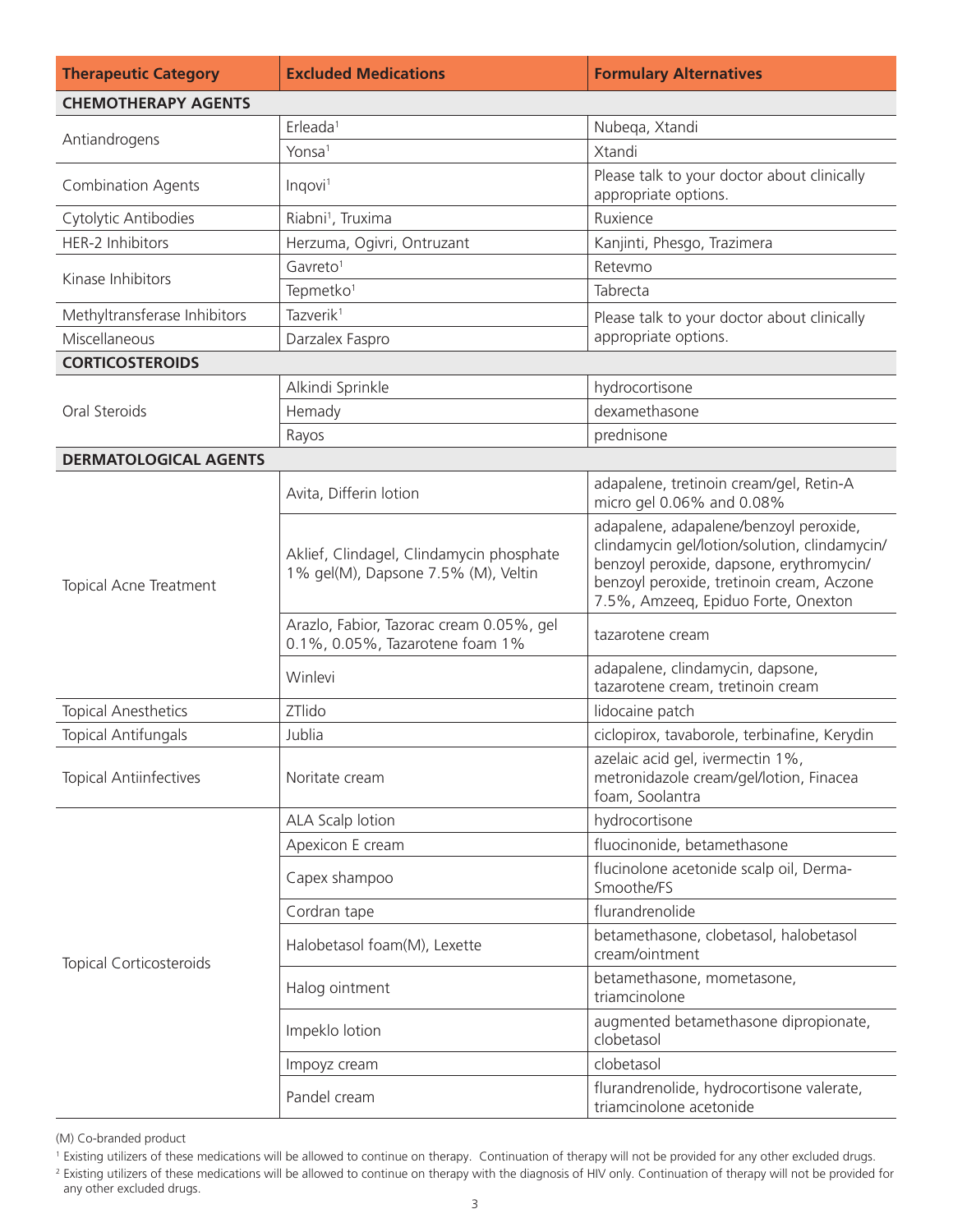| <b>Therapeutic Category</b>                                                  | <b>Excluded Medications</b>                                                                                                                         | <b>Formulary Alternatives</b>                                                |  |
|------------------------------------------------------------------------------|-----------------------------------------------------------------------------------------------------------------------------------------------------|------------------------------------------------------------------------------|--|
| <b>DERMATOLOGICAL AGENTS</b>                                                 |                                                                                                                                                     |                                                                              |  |
|                                                                              | Psorcon cream, Verdeso foam                                                                                                                         | betamethasone, fluocinolone                                                  |  |
| <b>Topical Corticosteroids</b>                                               | Trianex oint 0.05%                                                                                                                                  | hydrocortisone valerate, triamcinolone<br>acetonide                          |  |
|                                                                              | Ultravate lotion                                                                                                                                    | clobetasol proprionate, fluocinonide,<br>halobetasol proprionate             |  |
| Topical Immune Response<br>Modifier                                          | Imiquimod cream pump 3.75% (M), Zyclara<br>Pump                                                                                                     | imiquimod                                                                    |  |
|                                                                              | Calcipotriene foam 0.005% (M), Sorilux                                                                                                              | calcipotriene                                                                |  |
| <b>Topical Plaque Psoriasis</b>                                              | Duobrii lotion                                                                                                                                      | clobetasol, fluocinonide, halobetasol,<br>tazorotene, Enstilar               |  |
|                                                                              | Wynzora                                                                                                                                             | calcipotriene, calcipotriene/betamethasone,<br>Enstilar, Taclonex suspension |  |
| <b>DIABETES</b>                                                              |                                                                                                                                                     |                                                                              |  |
| Blood Glucose Meters, Test<br><b>Strips and Control Solutions</b>            | <b>Examples:</b> Abbott (FreeStyle, Precision),<br>Arkray(Glucocard), Lifescan (Onetouch),<br>Trividia, (TRUEtest, TRUEtrack), Roche<br>(Accu-Chek) | Ascencia (Contour, Contour Next)                                             |  |
| Continuous Glucose<br>Monitoring (CGM)                                       | Freestyle Libre                                                                                                                                     | Dexcom                                                                       |  |
| <b>Blood Sugar Regulators</b><br>Miscellaneous                               | metformin HCl 24hr ER osmotic release,<br>metformin HCI 24hr ER modified release                                                                    | metformin ER                                                                 |  |
| Dipeptidyl Peptidase-4 (DPP4)<br>Inhibitors & Combinations                   | Alogliptin(M), Alogliptin with metformin(M),<br>Alogliptin with pioglitazone(M), Kazano,<br>Kombiglyze XR, Nesina, Onglyza, Oseni                   | Janumet, Janumet XR, Januvia, Jentadueto,<br>Jentadueto XR, Tradjenta        |  |
| <b>Basal insulins</b>                                                        | Basaglar, Levemir, Semglee, Tresiba                                                                                                                 | Lantus, Toujeo                                                               |  |
| Glucagon-Like Peptide-1(GLP1)<br>Agonists                                    | Adlyxin                                                                                                                                             | Bydureon, Bydureon BCise, Byetta, Ozempic,<br>Rybelsus, Trulicity, Victoza   |  |
| Insulins                                                                     | Novolin, Novolin Relion                                                                                                                             | Humulin                                                                      |  |
| Rapid-acting Insulins                                                        | Admelog, Apidra, Fiasp, Insulin Aspart (M),<br>Insulin Lispro (M), Novolog, Novolog Relion                                                          | Humalog, Lyumjev                                                             |  |
| Sodium-glucose Co-transporter<br>(SGLT2) Inhibitors - Single<br>Agent        | Invokana, Steglatro                                                                                                                                 | Farxiga, Jardiance                                                           |  |
| Sodium-glucose Co-<br>transporter (SGLT2) inhibitors<br>- Combination Agents | Invokamet, Invokamet XR, Segluromet                                                                                                                 | Synjardy, Synjardy XR, Xigduo XR                                             |  |
| SGLT2 and DPP4 Combinations                                                  | QTERN, Steglujan                                                                                                                                    | Glyxambi, Trijardy XR                                                        |  |
| <b>ENDOCRINE (OTHER)</b>                                                     |                                                                                                                                                     |                                                                              |  |
| Cortisol Synthesis Inhibitors                                                | Isturisa                                                                                                                                            | ketoconazole tabs, Korlym                                                    |  |
| Growth Hormones                                                              | Genotropin, Humatrope, Omnitrope, Saizen,<br>Norditropin, Nutropin<br>Zomacton                                                                      |                                                                              |  |
| Infertility                                                                  | Gonal-F, Gonal-F RFF                                                                                                                                | Follistim AQ                                                                 |  |
|                                                                              | Cetrotide                                                                                                                                           | ganirelix (made by Organon)                                                  |  |
| Somatostatin Analog                                                          | Mycapssa                                                                                                                                            | octreotide injection                                                         |  |
|                                                                              | Signifor (SQ)                                                                                                                                       | Signifor LAR                                                                 |  |
| Testosterone Replacement                                                     | Aveed, Jatenzo, Natesto, Testopel                                                                                                                   | testosterone, Androderm, Xyosted                                             |  |

<sup>&</sup>lt;sup>1</sup> Existing utilizers of these medications will be allowed to continue on therapy. Continuation of therapy will not be provided for any other excluded drugs.

<sup>&</sup>lt;sup>2</sup> Existing utilizers of these medications will be allowed to continue on therapy with the diagnosis of HIV only. Continuation of therapy will not be provided for any other excluded drugs.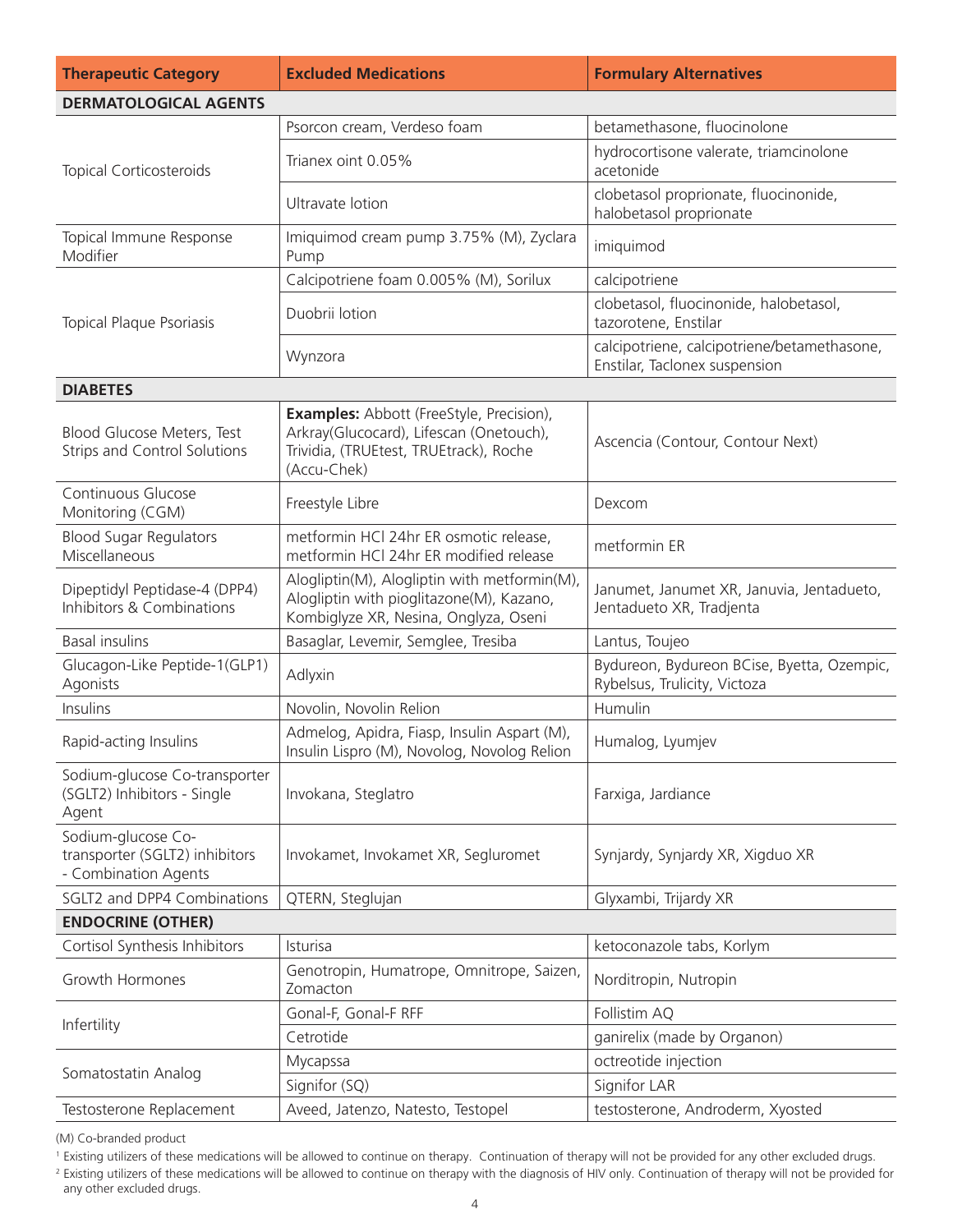| <b>Therapeutic Category</b>                                                                       | <b>Excluded Medications</b>                                                           | <b>Formulary Alternatives</b>                                                                                         |  |
|---------------------------------------------------------------------------------------------------|---------------------------------------------------------------------------------------|-----------------------------------------------------------------------------------------------------------------------|--|
| <b>ENZYME DISORDERS</b>                                                                           |                                                                                       |                                                                                                                       |  |
| Duchenne Muscular dystrophy<br>(DMD)                                                              | Amondys 45, Exondys 51, Vyondys 53                                                    | dexamethasone, methylprednisolone,<br>prednisone                                                                      |  |
| <b>GASTROINTESTINAL</b>                                                                           |                                                                                       |                                                                                                                       |  |
| Anti-Diarrheal Agents                                                                             | Motofen                                                                               | diphenoxylate/atropine, loperamide                                                                                    |  |
| Antiemetics                                                                                       | Sancuso patch                                                                         | granisetron solution/tablet, ondansetron<br>ODT                                                                       |  |
| Anti-Inflammatory,<br>Anti-Ulcer Agents                                                           | <b>Duexis</b>                                                                         | famotidine, ibuprofen                                                                                                 |  |
| Irritable Bowel Syndrome<br>with Constipation/ Chronic<br>Idiopathic Constipation (IBS-C/<br>ClC) | Amitiza, Lubiprostone (M), Trulance                                                   | Linzess                                                                                                               |  |
| Opioid-Induced Constipation<br>(OIC)                                                              | Amitiza, Lubiprostone (M), Movantik,<br>Relistor                                      | Symproic                                                                                                              |  |
|                                                                                                   | Dipentum                                                                              | balsalazide, mesalamine DR cap 400mg,<br>Apriso, Lialda                                                               |  |
| Inflammatory Bowel Disease                                                                        | mesalamine cap 0.375mg                                                                | Apriso                                                                                                                |  |
|                                                                                                   | mesalamine tab 1.2gm                                                                  | Lialda                                                                                                                |  |
|                                                                                                   | Ortikos                                                                               | budesonide ER                                                                                                         |  |
| Laxatives                                                                                         | Osmoprep, Plenvu                                                                      | gavilyte, peg 3350, Clenpiq, Suprep                                                                                   |  |
| Pancreatic Enzymes                                                                                | Pancreaze, Pertzye, Viokace                                                           | Creon, Zenpep                                                                                                         |  |
| Proton Pump Inhibitors                                                                            | omeprazole with sodium bicarbonate (cap,<br>powder pak), Rabeprazole sprinkle cap (M) | esomeprazole magnesium delayed release,<br>lansoprazole, omeprazole, pantoprazole,<br>Aciphex Sprinkle caps, Dexilant |  |
| <b>HEMATOLOGICAL</b>                                                                              |                                                                                       |                                                                                                                       |  |
| Cyclin-dependent Kinase<br>Inhibitor                                                              | Cosela                                                                                | Nivestym, Zarzio                                                                                                      |  |
| Erythropoiesis-Stimulating<br>Agents                                                              | Epogen, Procrit                                                                       | Aranesp, Retacrit                                                                                                     |  |
| Immune Globulin, Intravenous<br>(IVIG)                                                            | Asceniv <sup>1</sup> , Panzyga <sup>1</sup>                                           | Gammagard, Gammaplex, Gamunex-C,<br>Privigen                                                                          |  |
| Immune Globulin,<br>Subcutaneous (SCIG)                                                           | Cutaquig <sup>1</sup>                                                                 | Cuvitru, Hizentra, Xembify                                                                                            |  |
| Long-Acting Granulocyte-<br>Colony Stimulating Factor<br>$(G-CSFs)$                               | Fulphila, Nyvepria, Udenyca                                                           | Neulasta, Ziextenzo                                                                                                   |  |
| Short-Acting Granulocyte-<br>Colony Stimulating Factor<br>$(G-CSFs)$                              | Granix, Neupogen                                                                      | Nivestym, Zarxio                                                                                                      |  |
| <b>IMMUNOMODULATORS</b>                                                                           |                                                                                       |                                                                                                                       |  |
| Calcineurin Inhibitor                                                                             | Lupkynis                                                                              | Benlysta                                                                                                              |  |
| Folate Analog Metabolic<br>Inhibitor                                                              | Otrexup, Reditrex                                                                     | methotrexate, Rasuvo                                                                                                  |  |
| Interleukin-17 (IL-17) Inhibitor                                                                  | Cosentyx <sup>1</sup>                                                                 | Taltz                                                                                                                 |  |
| <b>JAK Inhibitor</b>                                                                              | Olumiant <sup>1</sup>                                                                 | Rinvoq, Xeljanz, Xeljanz XR                                                                                           |  |
| TNF Inhibitor                                                                                     | Remicade, Renflexis                                                                   | Avsola, Inflectra                                                                                                     |  |

<sup>&</sup>lt;sup>1</sup> Existing utilizers of these medications will be allowed to continue on therapy. Continuation of therapy will not be provided for any other excluded drugs.

<sup>&</sup>lt;sup>2</sup> Existing utilizers of these medications will be allowed to continue on therapy with the diagnosis of HIV only. Continuation of therapy will not be provided for any other excluded drugs.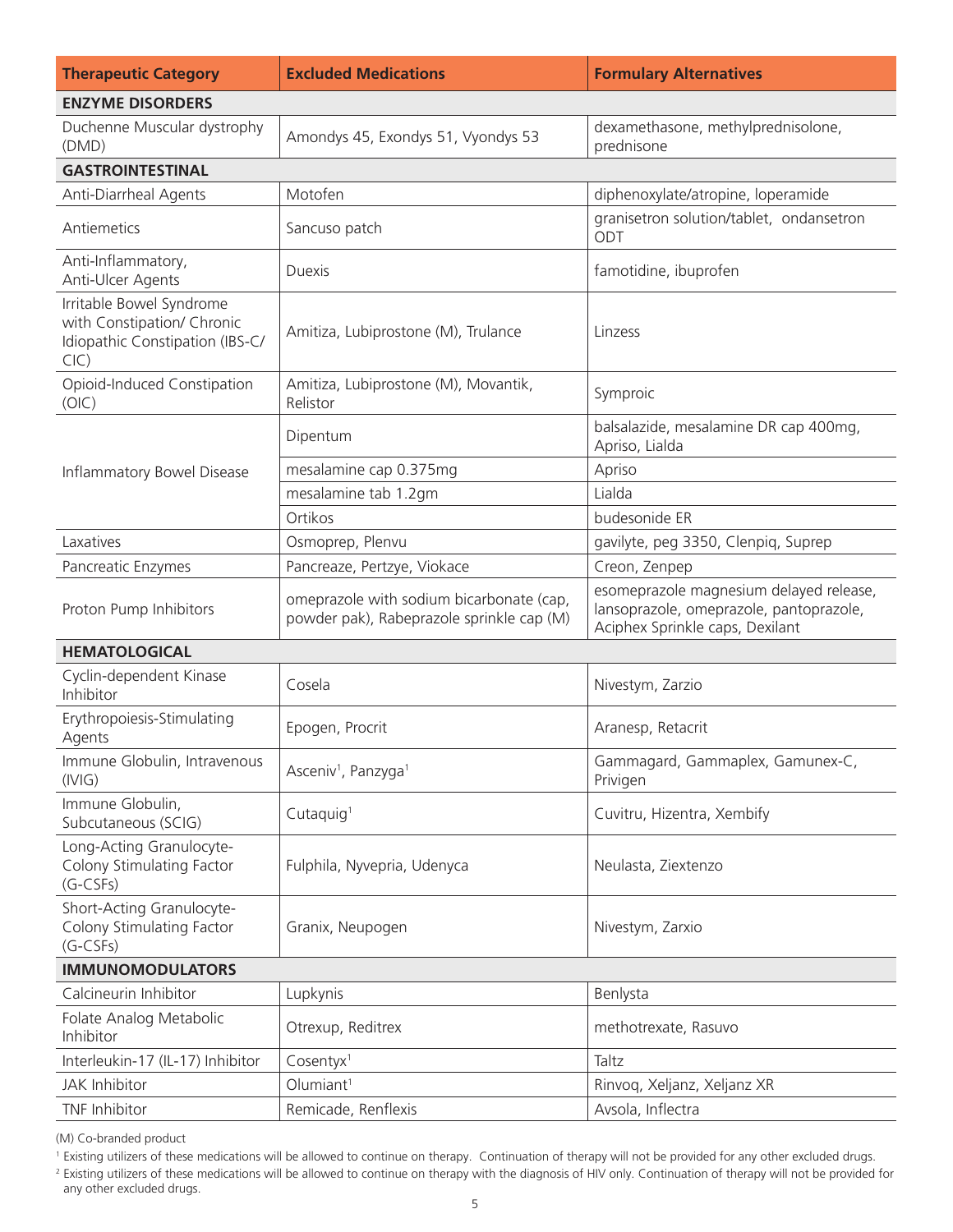| <b>Therapeutic Category</b>                            | <b>Excluded Medications</b>                                                                                                 | <b>Formulary Alternatives</b>                                                                                                                                            |
|--------------------------------------------------------|-----------------------------------------------------------------------------------------------------------------------------|--------------------------------------------------------------------------------------------------------------------------------------------------------------------------|
| <b>IMMUNOTHERAPY</b>                                   |                                                                                                                             |                                                                                                                                                                          |
| Oral                                                   | Palforzia                                                                                                                   | Please talk to your doctor about clinically<br>appropriate options.                                                                                                      |
| <b>OPHTHALMIC</b>                                      |                                                                                                                             |                                                                                                                                                                          |
| Antiglaucoma Drugs                                     | Vyzulta, Zioptan                                                                                                            | latanoprost ophthalmic solution, travoprost<br>ophthalmic solution, Lumigan                                                                                              |
|                                                        | Timoptic Ocudose 0.25%                                                                                                      | timolol ophthalmic solution                                                                                                                                              |
| Antihistamines                                         | Lastacaft, Zerviate                                                                                                         | azelastine ophthalmic solution, bepotastine<br>ophthalmic solution, olopatadine<br>ophthalmic solution                                                                   |
| Dry Eye Disease                                        | Cequa                                                                                                                       | Restasis, Xiidra                                                                                                                                                         |
| Non-steroidal Anti-<br><b>Inflammatory Agents</b>      | Bromsite, Ilevro, Nevanac                                                                                                   | bromfenac ophthalmic solution,<br>diclofenac ophthalmic solution,<br>flurbiprofen sodium ophthalmic solution,<br>ketorolac tromethamine ophthalmic<br>solution, Prolensa |
| Wet Age-related Macular<br>Degeneration                | Beovu                                                                                                                       | ophthalmic bevacizumab (compound),<br>Eylea, Lucentis, Macugen                                                                                                           |
| <b>OTHER</b>                                           |                                                                                                                             |                                                                                                                                                                          |
| Antigout Agents                                        | Colchicine capsule (M), Colcrys, Gloperba,<br>Mitigare                                                                      | colchicine tablet                                                                                                                                                        |
| Antihistamines and<br>Combinations                     | Clarinex-D                                                                                                                  | desloratadine, pseudoephedrine                                                                                                                                           |
| <b>Bile Acid Therapy</b>                               | Reltone, Ursodiol (M)                                                                                                       | ursodiol                                                                                                                                                                 |
| <b>Chelating Agents</b>                                | penicillamine cap                                                                                                           | penicillamine tab, Depen Titra                                                                                                                                           |
| Coagulation Factors                                    | Sevenfact                                                                                                                   | Novoseven                                                                                                                                                                |
| Diabetic Gastroparesis                                 | Gimoti                                                                                                                      | metoclopramide                                                                                                                                                           |
| Duchenne Muscular Dystrophy<br>(DMD)                   | Viltepso                                                                                                                    | dexamethasone, methylprednisolone                                                                                                                                        |
| Lambert-Eaton Myasthenic<br>Syndrome (LEMS)            | Firdapse                                                                                                                    | Ruzurgi                                                                                                                                                                  |
| Long-Chain Fatty Acid<br>Oxidation Disorders (LC-FAOD) | Dojolvi                                                                                                                     | Please talk to your doctor about clinically<br>appropriate options.                                                                                                      |
| Multivitamins                                          | Examples: Folic-K, Genicin Vita-S, Hylavite,<br>Lorid, Tronvite, Xvite                                                      | Any preferred multivitamin                                                                                                                                               |
| Neurogenic Detrusor<br>Overactivity (NDO)              | Vesicare LS                                                                                                                 | oxybutynin                                                                                                                                                               |
|                                                        | Contrave                                                                                                                    | phentermine, Qsymia, Saxenda                                                                                                                                             |
| Obesity                                                | Imcivree                                                                                                                    | Please talk to your doctor about clinically<br>appropriate options.                                                                                                      |
| Opioid Reversal Agents                                 | Lifems Naloxone                                                                                                             | naloxone, Narcan                                                                                                                                                         |
| Osteoarthritis/Hyaluronic Acid<br>Injections           | Gel-One, Genvisc, Hyalgan, Hymovis,<br>Monovisc, Orthovisc, Supartz FX, Synvisc,<br>Synvisc-One, Triluron, Trivisc, Visco-3 | Durolane, Euflexxa, Gelsyn-3                                                                                                                                             |
| Osteoporosis                                           | Forteo                                                                                                                      | Teriparatide, Tymlos                                                                                                                                                     |
| Platelet-Modifying Agent                               | Aspirin/Omeprazole (M), Yosprala                                                                                            | aspirin, omeprazole                                                                                                                                                      |

<sup>&</sup>lt;sup>1</sup> Existing utilizers of these medications will be allowed to continue on therapy. Continuation of therapy will not be provided for any other excluded drugs.

<sup>&</sup>lt;sup>2</sup> Existing utilizers of these medications will be allowed to continue on therapy with the diagnosis of HIV only. Continuation of therapy will not be provided for any other excluded drugs.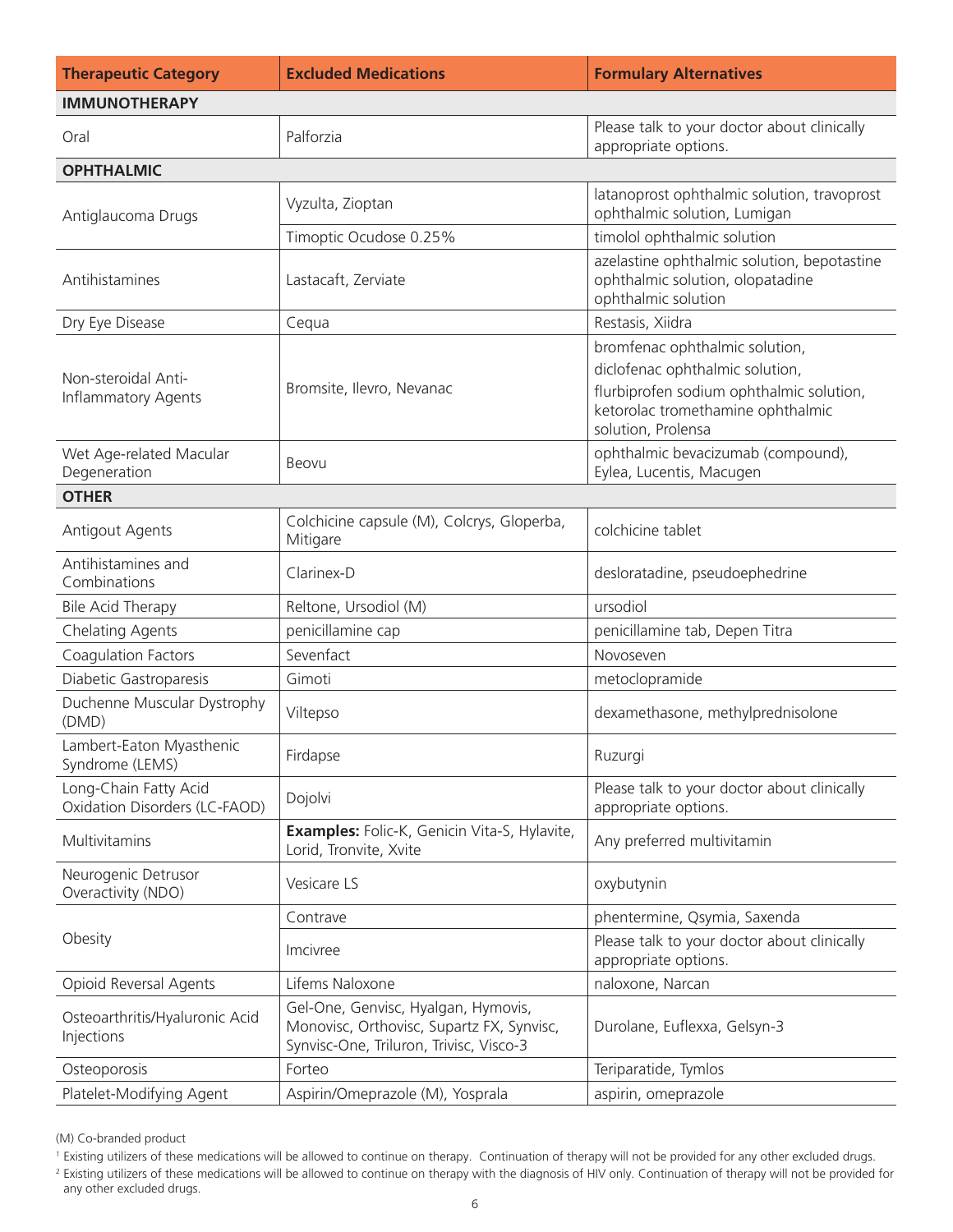| <b>Therapeutic Category</b>                                                              | <b>Excluded Medications</b>                                                                                                                                                                            | <b>Formulary Alternatives</b>                                                                  |
|------------------------------------------------------------------------------------------|--------------------------------------------------------------------------------------------------------------------------------------------------------------------------------------------------------|------------------------------------------------------------------------------------------------|
| <b>OTHER</b>                                                                             |                                                                                                                                                                                                        |                                                                                                |
| <b>Prenatal Vitamins</b>                                                                 | Examples: Azesco, Pregenna, Prenate,<br>Trinaz, Vitafol FE, Vitathely, Zalvit                                                                                                                          | Any preferred prenatal vitamin                                                                 |
| Sickle Cell Anemia                                                                       | Oxbryta                                                                                                                                                                                                | hydroxyurea                                                                                    |
| Sleep Disturbance Agents                                                                 | Hetlioz LQ                                                                                                                                                                                             | Please talk to your doctor about clinically<br>appropriate options.                            |
| <b>Thyroid Agents</b>                                                                    | Levothyroxine caps (M), Thyquidity,<br>Tirosint caps, solution                                                                                                                                         | levothyroxine                                                                                  |
| <b>RESPIRATORY</b>                                                                       |                                                                                                                                                                                                        |                                                                                                |
| Allergy: Nasal Steroids                                                                  | Xhance                                                                                                                                                                                                 | mometasone furoate, Beconase AQ                                                                |
| COPD: Inhaled Anticholinergics                                                           | Incruse Ellipta, Tudorza                                                                                                                                                                               | Spiriva                                                                                        |
| COPD: Long-Acting Beta<br>Agonist/Long-Acting Muscarinic<br>Agonist Combination inhalers | Bevespi, Duaklir                                                                                                                                                                                       | Anoro Ellipta, Stiolto Respimat                                                                |
| Cystic Fibrosis                                                                          | Cayston, Kitabis Pak, Tobramycin Neb<br>300mg/5ml (M)                                                                                                                                                  | tobramycin nebulizer soln, TOBI podhaler                                                       |
| Pulmonary Anti-Inflammatory<br><b>Inhalers</b>                                           | Alvesco, Armonair Digihaler, Asmanex,<br>Asmanex HFA, QVAR Redihaler                                                                                                                                   | Arnuity Ellipta, Flovent Diskus, Flovent HFA,<br>Pulmicort Flexhaler                           |
| Pulmonary Anti-Inflammatory,<br>Long-Acting Beta Agonist                                 | Airduo Digihaler, AirDuo Respiclick,<br>Budesonide/Formoterol (M), Dulera                                                                                                                              | Advair Diskus, Advair HFA, Breo Ellipta,<br>Symbicort                                          |
| Combination Inhalers                                                                     | fluticasone-salmeterol inhaler, wixela                                                                                                                                                                 | Advair Diskus                                                                                  |
| Short-Acting Beta-2 Adrenergic<br>Inhalers                                               | Albuterol HFA (brand alternative for Ventolin<br>HFA made by Prasco) (M), Levalbuterol<br>Inhaler (M), Proair Digihaler, Proair HFA,<br>Proair Respiclick, Proventil HFA, Ventolin<br>HFA, Xopenex HFA | Any generic albuterol HFA inhaler<br>(EXCEPTION: albuterol HFA made by Prasco)                 |
| Sugar Alcohol Inhalation<br>Therapy                                                      | Bronchitol                                                                                                                                                                                             | hypertonic saline, Pulmozyme                                                                   |
| <b>UROLOGICAL</b>                                                                        |                                                                                                                                                                                                        |                                                                                                |
| Erectile Dysfunction Oral<br>Agents                                                      | Stendra                                                                                                                                                                                                | sildenafil                                                                                     |
| Interstitial Cystitis                                                                    | Elmiron                                                                                                                                                                                                | amitriptyline, hydroxyzine                                                                     |
| Overactive Bladder (OAB)                                                                 | Gemtesa                                                                                                                                                                                                | darifenacin ER, oxybutynin ER/IR, solifenacin,<br>tolterodine ER/IR, trospium ER/IR, Myrbetrig |

<sup>&</sup>lt;sup>1</sup> Existing utilizers of these medications will be allowed to continue on therapy. Continuation of therapy will not be provided for any other excluded drugs.

<sup>&</sup>lt;sup>2</sup> Existing utilizers of these medications will be allowed to continue on therapy with the diagnosis of HIV only. Continuation of therapy will not be provided for any other excluded drugs.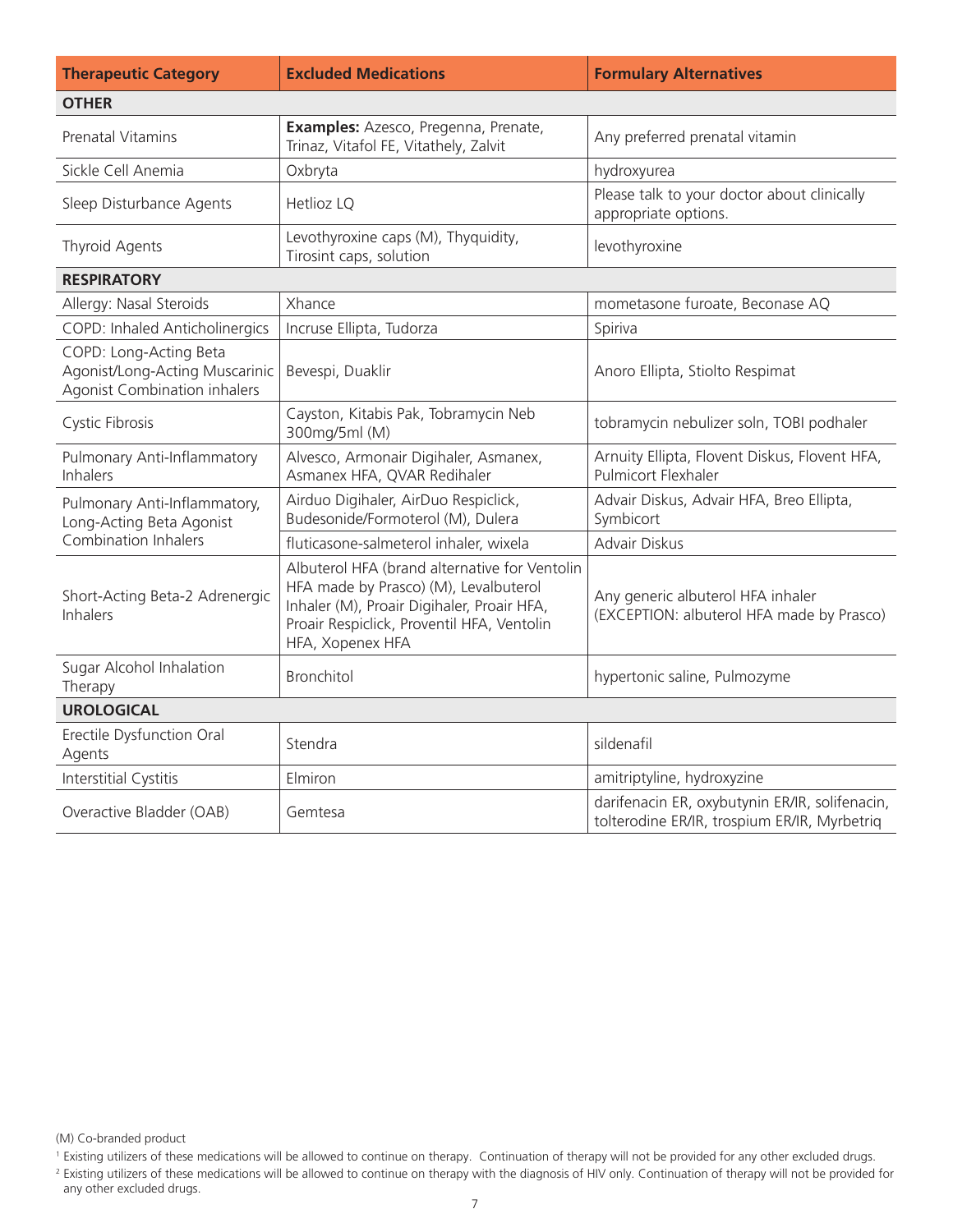## **Excluded brand-name medications with generic equivalents**

The brand-name medications below are excluded on the formulary. These brand-name medications have been identified as having available generic equivalents covered at Tier 1 on the formulary. Speak with your pharmacist to have your excluded brand-name medication substituted with its generic equivalent.

A generic medication contains the same active ingredient(s) as a brand-name medication. An active ingredient is what makes the medication work. For example, Lipitor® and its generic both contain atorvastatin, which reduces the amount of bad cholesterol in the blood. Brand-name medications are often protected by a patent. When the patent ends, drug companies can apply to the U.S. Food and Drug Administration (FDA) to begin making generic versions of the medication.

Abilify Absorica Acanya Aciphex tablet Acticlate Aczone 5% Adcirca Adderall Adipex-P Afinitor 2.5,5,7.5mg Alphagan P 0.15% Altace Ambien Ambien CR Amrix Androgel Arimidex Arthrotec Asacol HD Atacand Ativan Atripla1 Avapro Avodart Azopt Azor Baraclude Benicar **Benicar HCT Benzaclin** Benzamycin Bepreve **Bethkis** Beyaz **Brisdelle Butrans Bystolic** Canasa Carafate Carbatrol Cardizem LA 180,240,300, 360, 420mg Carnitor solution, tablet Catapres-TTS patch Celebrex Celexa Cialis Ciprodex Clarinex 5mg tab Cleocin vaginal cream Climara patch Clobex

Cloderm Colestid Concerta Corea Coreg CR Cortef Cosopt solution Cosopt PF solution Cozaar Crestor Cuprimine Cymbalta Cytomel Delestrogen injection 20mg/ml, 40mg/ml Delzicol Depakote Depakote ER Depakote sprinkle cap Desonate gel Differin cream, gel Dilantin cap 100mg Dilantin chewable Dilantin suspension Dilaudid Diovan Diovan HCT Doryx tab 50, 200mg Duragesic Dyazide Effexor XR Flidel Epiduo gel EpiPen Jr 0.15mg Estrace Evekeo Exforge Exforge HCT Fioricet Fioricet w/ codeine Firazvr Flomax Focalin Focalin XR Fortesta Generess FE chewable Gleevec Glumetza Golytely solution Halog cream Hyzaar Imitrex

Inderal LA Intuniv Kenalog spray Kenalog-40 Injection Keppra Keppra XR Klonopin K-tab Kuvan Lamictal chewable Lamictal starter kit Lamictal ODT Lamictal tab Lamictal XR Lasix Latisse Lescol XI Letairis Lexapro Lidoderm Linitor Lotemax suspension Lotrel Lovaza Lunesta Lyrica Lyrica CR Maxalt Maxalt-MLT Metrogel Micardis Micardis HCT Minastrin Mobic Moviprep MS Contin Nalfon Nasonex Natroba Neurontin Nexium capsule Niaspan ER Nitrostat Norvasc Nulytely Nuvigil Onfi Oracea Paxil tab Paxil CR Percocet Plaquenil

Plavix Pred Forte Prevacid Prinivil Pristig Prometrium Propecia Protonix tab Provigil Prozac Pulmicort inhalation suspension Qudexy XR Questran Questran Light Ranexa Relafen Relpax Remodulin injection Renagel Restoril Retin-A Retin-A micro gel  $0.04\%$ ,  $0.1\%$ Risperdal solution, tablet Ritalin **Ritalin LA** Roxicodone Sahril Safvral Sandostatin injection Sensipar Seroquel Seroquel XR Silvadene Singulair Skelaxin Solodyn Soma Strattera Suboxone Synthroid Taclonex ointment Tamiflu Targadox Targretin Tazorac cream 0.1% Tecfidera Tegretol Tegretol-XR Tenormin Testim gel

Tikosyn Timoptic Timoptic Ocudose 0.5% Timoptic-XE TOBI nebulizer solution Tobradex suspension Topamax Topamax sprinkle cap Topicort spray **Toprol XL** Tracleer 62.5,125mg Travatan-Z Trevimet Tribenzor Tricor Trileptal Truvada2 Uceris tab Ultracet Ultram Vagifem Valium Valtrex Vanadom Vectical Vesicare tab Viagra Vigamox Vimovo Vivelle-Dot Volgelxo Vytorin Welchol Wellbutrin SR Wellbutrin XL Xalatan Xanax Xanax XR Zanaflex Zegerid Zestril **Zetia Ziana** Zocor Zoloft Zomig tab Zomig ZMT Zonegran Zovirax Zyclara cream 3.75% Zyprexa Zytiga